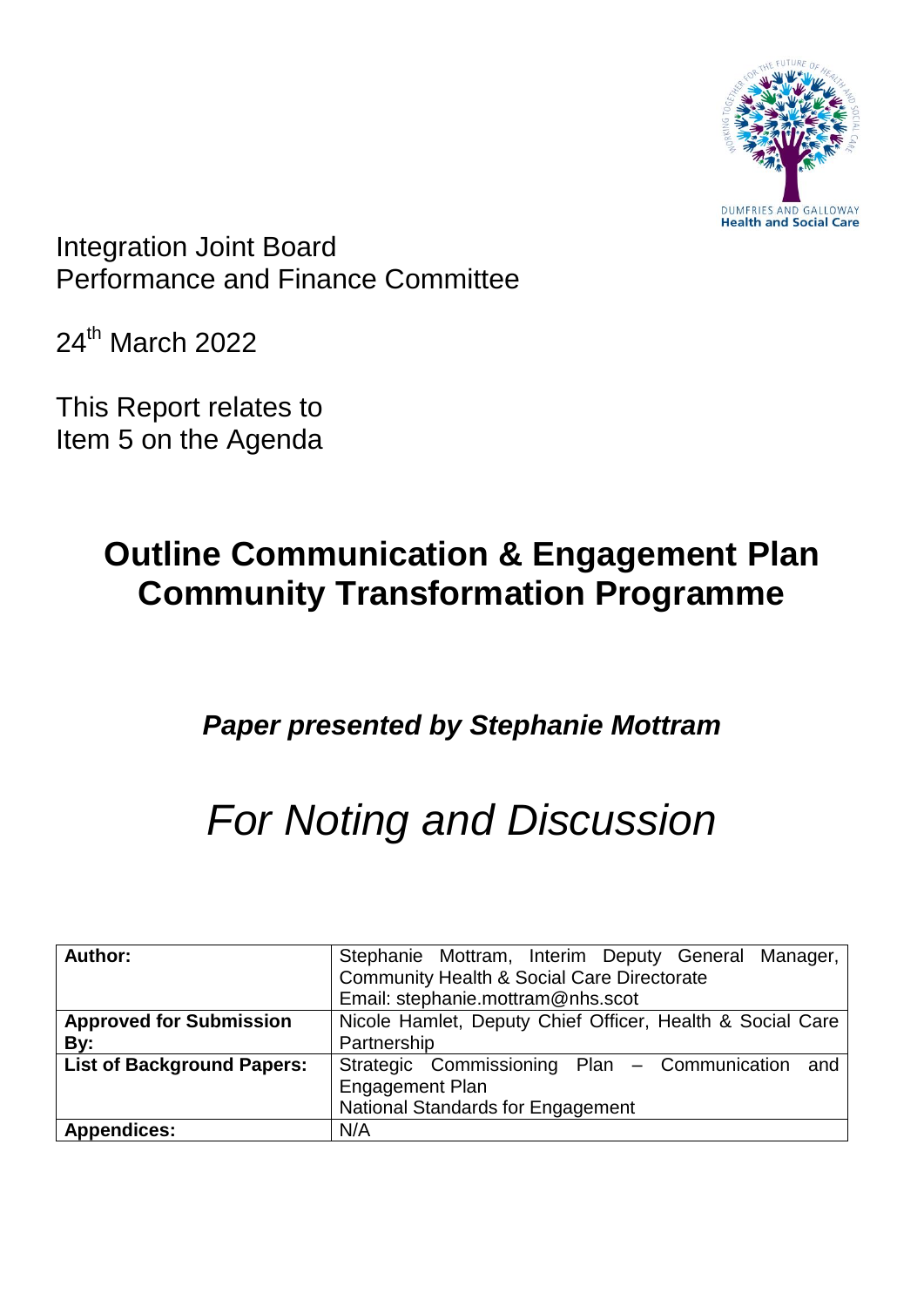#### **1. Introduction**

In December 2021 there was agreement to re-establish the Health & Social Care Partnership (H&SCP) Programme Boards with the introduction of a new Community Transformation Programme (CTP) and associated governance board. The CTP incorporates three main projects which are in progress:

- Home Teams
- Care and support at Home
- Community Bed provision.

In circumstances where there are interdependencies across the three main projects a systematic approach needs to be taken to ensure optimal communication, engagement and consultation across the programme to ensure outcomes and deliverables are met.

A draft outline plan for phase 1 of the CTP is described in Section 3 below for consideration.

#### **2. Recommendations**

**The IJB Performance and Finance Committee is asked to:**

- **Note the outline Communication and Engagement Plan for CTP**
- **Provide expert guidance and feedback to shape the outline plan**
- **Identify key contacts from the IJB to act as expert advisors to provide ongoing guidance in development of the plan.**

#### **3. Background and Main Report**

 The first step will be for the Community Transformation Programme Board (CTPB) to set clear and measurable objectives for the programme communications. It is anticipated that individual work streams will have additional communication objectives. These should be agreed by the programme board in order to ensure a prioritised approach that makes the best use of available resources and that there is optimal communication, engagement and consultation in the development of new models for care and support.

The communication and engagement plan will take cognisance of the 7 National Standards for Community Engagement: Inclusion, Support, Planning Working Together, Methods, Communication, and Impact.

This cannot happen without people – the audience. People are our greatest asset, which is why it is important to ensure people from across the region are invited to "join the conversation" to shape and influence our new models of care and support.

A mapping exercise will be carried out to identify relevant stakeholders, this will be inclusive in approach and will reach out to people who might otherwise be excluded or marginalised. This will include Health & Social Care Partnership staff and partners, General Practitioners and their wider team, other Independent Contractors, Elected Members, those who receive care and support, their Carers, families and members of the public.

As we look to move to recovery from the Covid-19 Pandemic, there will still be challenges regarding participation, engagement and consultation. Whilst we wish to ensure our engagement to develop and shape services is robust and effective as possible, we must prioritise people's health, safety and welfare and virtual approaches will still need to be a consideration for the foreseeable future.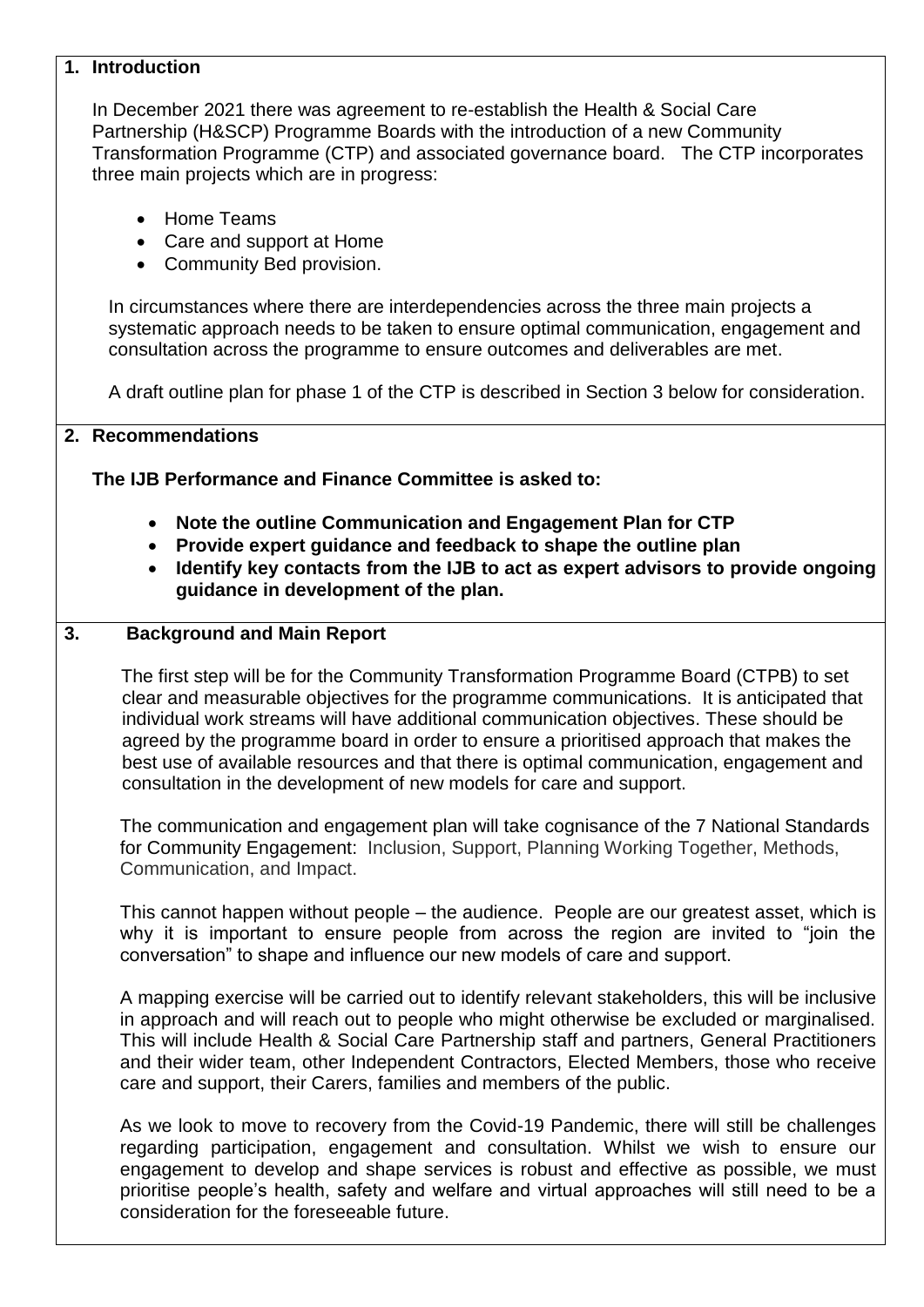A set of key messages will be developed, along with the strategy for communicating these, based on audience insights identified during the stakeholder mapping exercise. The strategy will set out effective ways of bringing to life the key messages for stakeholders. This is expected to include use of case studies and communications materials to present a clear and vivid vision of how care and support models can be provided in the future.

Wherever possible, communication, engagement and consultation activities will link into existing communication channels, including planned meetings and events, staff bulletins, websites, social media, partnership websites, presentations and briefing sessions. This will be undertaken collaboratively across the Partnership.

Given the level of change required across the CTP a short, medium and long term plan will be developed over the course of the next few months, once the CTP Board is fully established and operational. In the meantime, to support the CTP Board whilst it is in its infancy, draft high level output requirements and milestones are provided below for feedback. This high level plan covers all 3 Projects within the CTP and will run concurrently over the coming 12 month period.

IJB members are invited to support and inform further development of these to full plan, with a particular focus on the key messages, content and public engagement requirements.

#### **Key Deliverables** Milestone

**Phase 1:** Establish Programme Board March 2022 Key Programme Deliverables for Communications agreed April 2022 Stakeholder Mapping Exercise May 2022 Key Messages/ Content/ Format Development May 2022 Public Engagement: Listening, exploring and understanding Good Conversation **Good Conversation June – Sept 2022** Key Partner/ Stakeholder Engagement (focus groups) June – Sept 2022 Lived Experience Narrative Building (focus groups) June – Sept 2022 Analysis and Evaluation of Findings North Controllery Sept - Oct 2022 Development of Options **Development** of Options **Oct** – Dec 2022 **Phase 2** Sharing of Findings and New Models of care and support Jan – March 2022 **Phase 3** Dynamic review **Ongoing** 

#### **4. Conclusions**

The communications and engagement plan for CTP is in its infancy, the high level plan is provided to inform IJB members and offer opportunity to shape and influence development of the full plan from the outset.

#### **5. Resource Implications**

There is potential that external resource may be required in Phase 2 to support facilitated public consultation.

**6. Impact on Integration Joint Board Outcomes, Priorities and Policy** The Community Transformation Programme contributes to the delivery of the key strategic commissioning intentions, the National Health & Wellbeing Outcomes for Health & Social